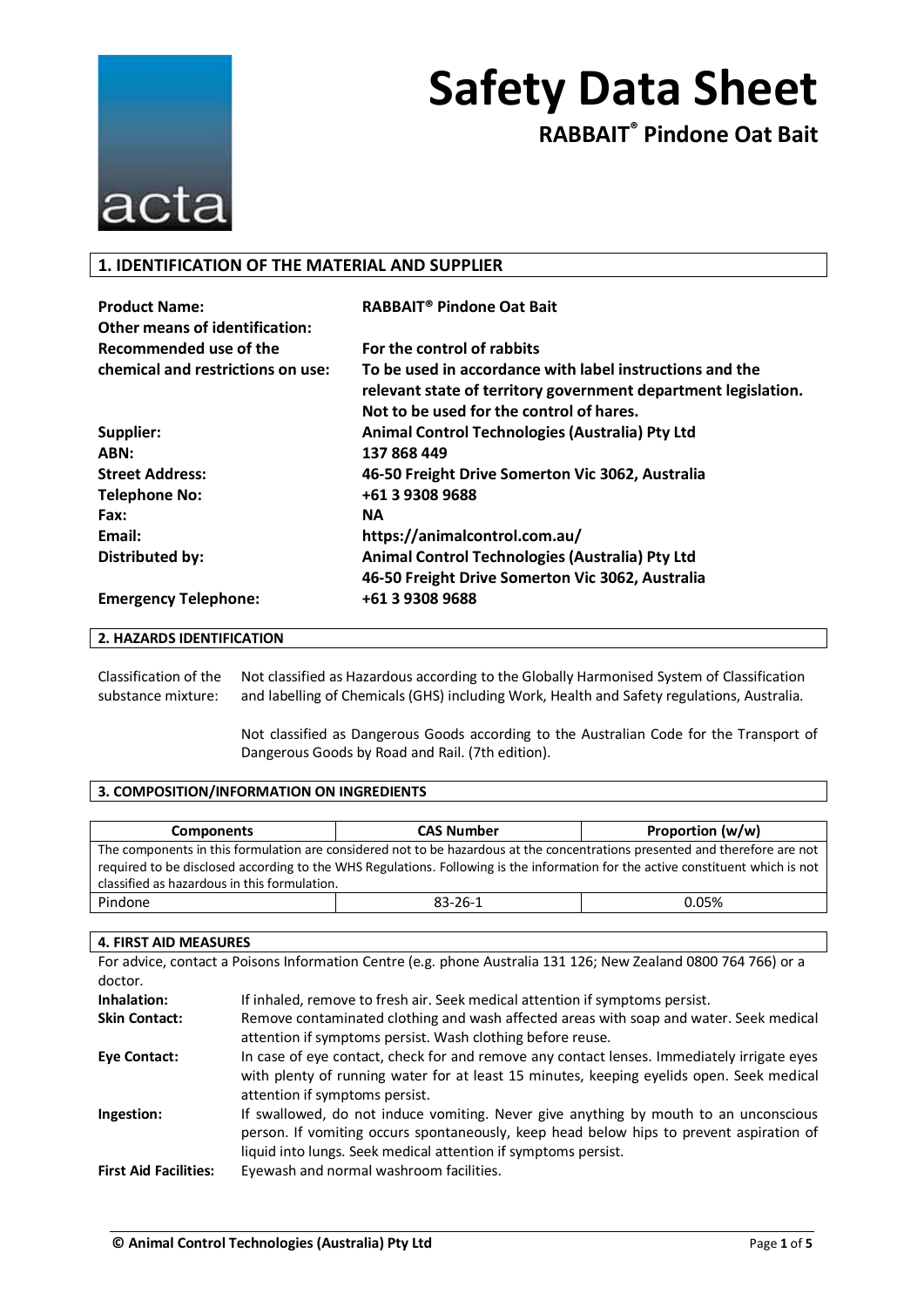

**RABBAIT® Pindone Oat Bait**

**Indication of immediate medical attention and special treatment needed:** Treat symptomatically.

Vitamin K1 (phytomenadione) only, can be used as an antidote if patient shows signs of anticoagulant poisoning (bleeding, haemorrhage). Repeat as necessary based on monitoring of prothrombin times. It is important to ascertain the route of exposure and the quantity of bait exposed to. Prolonged (PT) times may not be evident until 48h after exposure but are usually prolonged at 24h. PT times generally reach a maximum at 36-72h after exposure. Symptoms include anaemia, shortness of breath during exertion, fatigue, excessive bleeding from minor cuts, nose bleeds and bleeding from the gums. Life threatening symptoms include complications from massive gastrointestinal bleeding and intracranial haemorrhage.

| <b>5. FIRE FIGHTING MEASURES</b>      |                                                                                                                                                                                                                                                                                                                                                                                                                                                                                                                                                                                      |
|---------------------------------------|--------------------------------------------------------------------------------------------------------------------------------------------------------------------------------------------------------------------------------------------------------------------------------------------------------------------------------------------------------------------------------------------------------------------------------------------------------------------------------------------------------------------------------------------------------------------------------------|
|                                       |                                                                                                                                                                                                                                                                                                                                                                                                                                                                                                                                                                                      |
| <b>Suitable Extinguishing Media:</b>  | Not combustible, however if material is involved in a fire, use water spray*,                                                                                                                                                                                                                                                                                                                                                                                                                                                                                                        |
|                                       | alcohol-resistant foam, dry chemical or carbon dioxide.                                                                                                                                                                                                                                                                                                                                                                                                                                                                                                                              |
|                                       | * Do not use extinguisher type which may spread fire (e.g. solid water stream or<br>high volume water jet).                                                                                                                                                                                                                                                                                                                                                                                                                                                                          |
| <b>Specific hazards arising from</b>  | The major hazard in fires is usually inhalation of heated and toxic or oxygen                                                                                                                                                                                                                                                                                                                                                                                                                                                                                                        |
| the substance or mixture:             | deficient (or both), fire gases. There is little risk of an explosion from this product<br>if commercial quantities are involved in a fire. Violent steam generation or<br>eruption may occur upon application of direct water stream on hot liquids.<br>Vapours from this product are heavier than air and may accumulate in sumps,<br>pits and other low-lying spaces, forming potentially explosive mixtures. They<br>may also flash back considerable distances. Fire decomposition products from<br>this product may be toxic if inhaled. Take appropriate protective measures. |
| Special protective equipment          | In the event of fire and/or explosion do not breathe fumes.                                                                                                                                                                                                                                                                                                                                                                                                                                                                                                                          |
| and precautions for fire-             | In the event of fire, wear self-contained breathing apparatus.                                                                                                                                                                                                                                                                                                                                                                                                                                                                                                                       |
| fighters:                             | Remove product from areas of fire, or otherwise cool containers with water in                                                                                                                                                                                                                                                                                                                                                                                                                                                                                                        |
|                                       | order to avoid pressure being built up due to heat.                                                                                                                                                                                                                                                                                                                                                                                                                                                                                                                                  |
|                                       | Whenever possible, contain fire-fighting water by diking area with sand or earth.                                                                                                                                                                                                                                                                                                                                                                                                                                                                                                    |
|                                       |                                                                                                                                                                                                                                                                                                                                                                                                                                                                                                                                                                                      |
| <b>6. ACCIDENTAL RELEASE MEASURES</b> |                                                                                                                                                                                                                                                                                                                                                                                                                                                                                                                                                                                      |
| Emergency procedures/                 | In the event of a spill, prevent spillage from entering drains or water courses                                                                                                                                                                                                                                                                                                                                                                                                                                                                                                      |
| <b>Environmental precautions:</b>     | with absorbent material and call emergency services.                                                                                                                                                                                                                                                                                                                                                                                                                                                                                                                                 |
|                                       | الملحول القريم فيمار والمستنبات والمستحدث والمستحدث والمستحدث والمستحيث                                                                                                                                                                                                                                                                                                                                                                                                                                                                                                              |

| Personal precautions/                 | Keep people away from and upwind of spill/leak.                                    |
|---------------------------------------|------------------------------------------------------------------------------------|
| Protective equipment:                 | Avoid contact with spilled product or contaminated surfaces.                       |
|                                       | When dealing with a spillage do not eat, drink or smoke.                           |
| <b>Methods and materials for</b>      | Contain - prevent run off into drains and waterways. While wearing protective      |
| containment and cleaning up:          | equipment, sweep-up spilt bait into dry, properly labelled containers or drums     |
|                                       | for disposal. Contaminated areas may be decontaminated, after removal of           |
|                                       | grain, by washing with copious quantities of soapy water.                          |
|                                       |                                                                                    |
| <b>7. HANDLING AND STORAGE</b>        |                                                                                    |
| <b>Precautions for safe handling:</b> | Read container label before use. Use only in accordance with the instructions      |
|                                       | provided on the container label, including the Precaution and Protection           |
|                                       | sections and the Safety Directions.                                                |
| Conditions for safe storage,          | Store in the closed, original container in a dry, well ventilated area, as cool as |
|                                       |                                                                                    |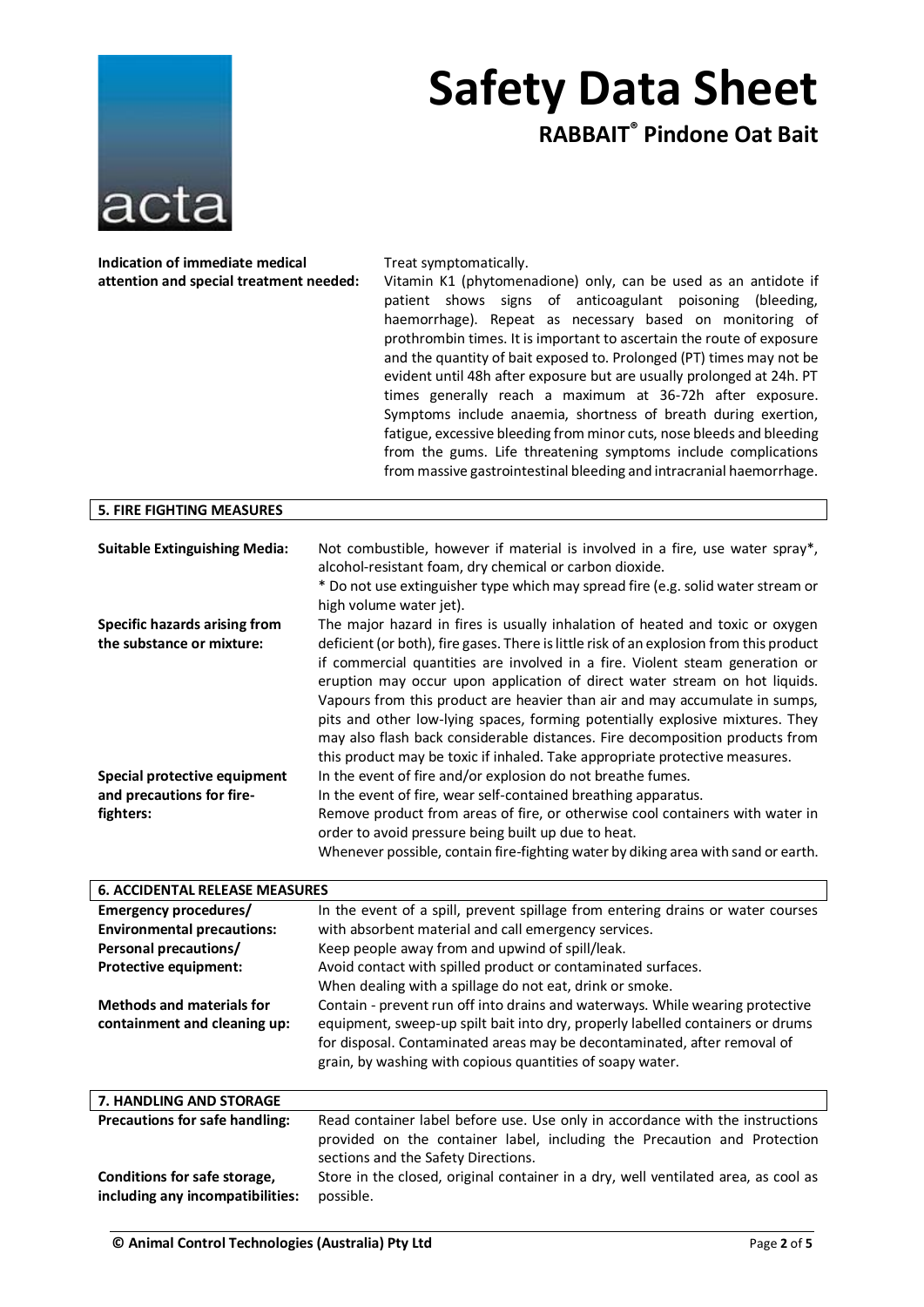

**RABBAIT® Pindone Oat Bait**

| 8. EXPOSURE CONTROLS/PERSONAL PROTECTION |                                                                                                                |
|------------------------------------------|----------------------------------------------------------------------------------------------------------------|
| <b>Control Parameters:</b>               | The Exposure Standard for Pindone:                                                                             |
|                                          | TWA = $0.1 \,\mathrm{mg/m^3}$                                                                                  |
|                                          | As published by Safe Work Australia Workplace Exposure Standards for Airborne                                  |
|                                          | Contaminants.                                                                                                  |
|                                          | No biological limit allocated.                                                                                 |
| Appropriate engineering                  | Use only in a well-ventilated area. Keep containers closed when not in use.                                    |
| controls:                                |                                                                                                                |
|                                          | Individual protection measures, such as Personal Protective Equipment (PPE):                                   |
|                                          | The selection of PPE is dependent on a detailed risk assessment. The risk assessment should consider the work  |
|                                          | situation, the physical form of the chemical, the handling methods, and environmental factors.                 |
|                                          | Observe good standards of hygiene and cleanliness. Always wash hands before smoking, eating, drinking or using |
|                                          | the toilet. Wash contaminated clothing and other protective equipment before storage or re-use.                |
| <b>Respiratory Protection:</b>           | A respirator is not needed under normal and intended conditions of product use                                 |
|                                          | however if ventilation is not adequate then a respirator meeting the requirements of                           |
|                                          | AS/NZS 1715 and AS/NZS 1716.                                                                                   |
| Eye and Face protection:                 | Safety glasses/goggles with side shield protection should be worn as a general                                 |
|                                          | precaution. Consult AS/NZS 1336 and AS/NZS 1337 for further information.                                       |
| <b>Skin Protection:</b>                  | PVC or nitrile rubber gloves should be worn as a general precaution. Always check with                         |
|                                          | the glove manufacturer or your personal protective equipment supplier regarding the                            |
|                                          | correct type of glove to use. Consult AS/NZS 2161 for further information.                                     |
|                                          | Trousers, long sleeved shirt or overalls and closed in shoes or safety footwear should                         |
|                                          | be worn as a general precaution. Consult AS/NZS 2210 and AS/NZS 2919 for further                               |
|                                          | information.                                                                                                   |

| 9. PHYSICAL AND CHEMICAL PROPERTIES        |                                                                                     |
|--------------------------------------------|-------------------------------------------------------------------------------------|
| <b>Physical state:</b>                     | Solid                                                                               |
| Colour:                                    | Oat coloured with a green dye                                                       |
| Odour:                                     | No data available for formulation.                                                  |
| pH:                                        | Not applicable.                                                                     |
| <b>Specific Gravity:</b>                   | Not applicable.                                                                     |
| <b>Melting Point/Freezing Point:</b>       | No data available for formulation.                                                  |
| <b>Boiling Point/range:</b>                | No data available for formulation.                                                  |
| <b>Flash Point:</b>                        | No data available for formulation.                                                  |
| <b>Evaporation Point:</b>                  | Not applicable.                                                                     |
| <b>Vapour Pressure:</b>                    | Not applicable.                                                                     |
| <b>Vapour Density:</b>                     | Not applicable.                                                                     |
| Solubility:                                | Not soluble in water.                                                               |
| Partition coefficient: n- octanol/water    | No data available for formulation.                                                  |
| <b>Auto-ignition Temperature:</b>          | No data available for formulation.                                                  |
| <b>Decomposition Temperature:</b>          | No data available for formulation.                                                  |
| <b>Viscosity:</b>                          | Not applicable.                                                                     |
|                                            |                                                                                     |
| <b>10. STABILITY AND REACTIVITY</b>        |                                                                                     |
| <b>Reactivity:</b>                         | Stable under normal storage conditions and use.                                     |
| <b>Chemical stability:</b>                 | Stable under normal storage conditions and use.                                     |
| <b>Possibility of hazardous reactions:</b> | None when stored and used as directed. Hazardous polymerisation is not<br>possible. |
| Conditions to avoid:                       | Exposure to excessive heat, open flames and sparks.                                 |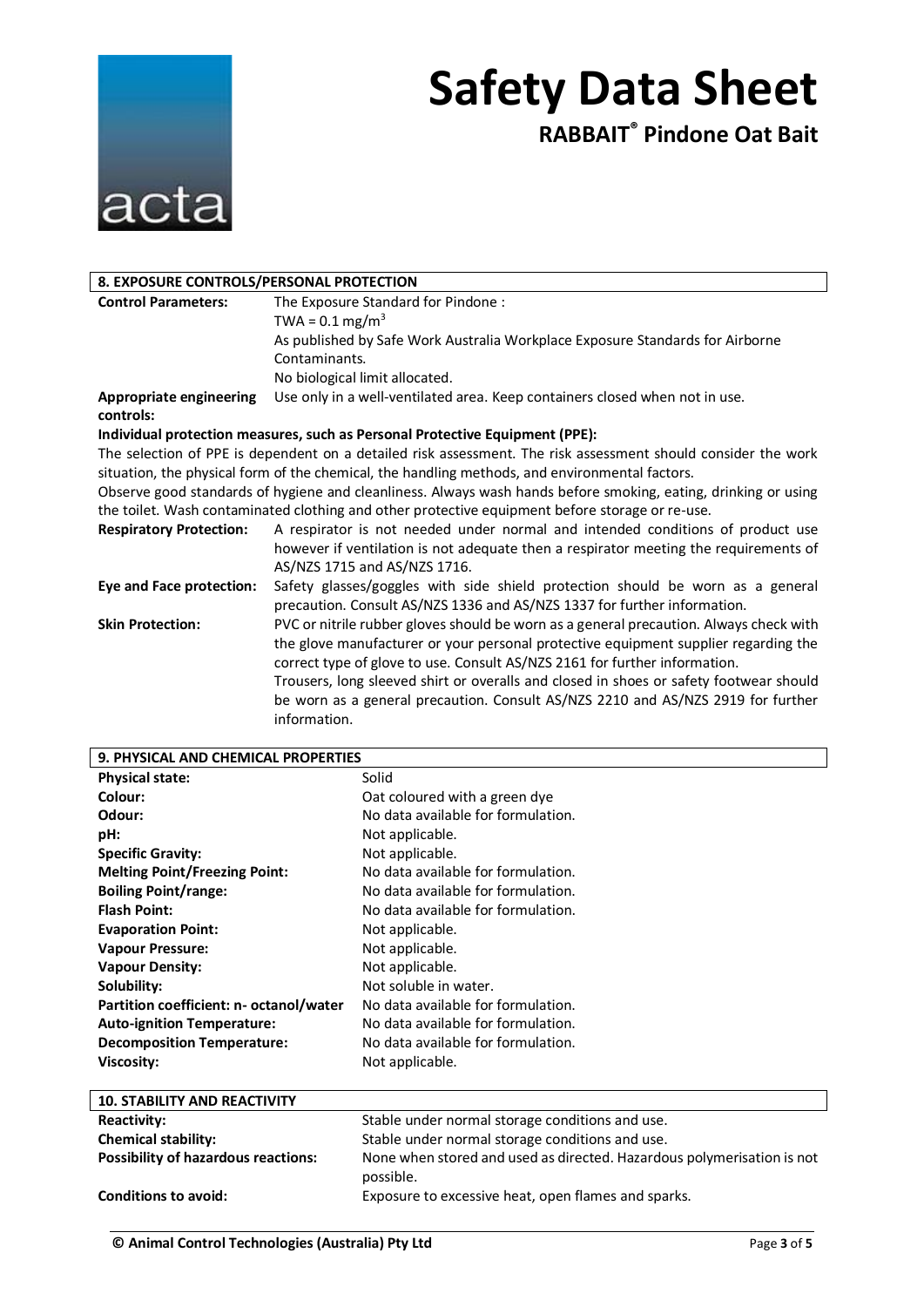

**RABBAIT® Pindone Oat Bait**

| Incompatible materials:                                       | No particular incompatibilities. Store and use as directed. Avoid contact<br>with strong oxidizing agents.                                              |
|---------------------------------------------------------------|---------------------------------------------------------------------------------------------------------------------------------------------------------|
| Hazardous decomposition products:                             | Carbon dioxide and carbon monoxide may form when heated to                                                                                              |
|                                                               | decomposition.                                                                                                                                          |
| 11. TOXICOLOGICAL INFORMATION                                 |                                                                                                                                                         |
| <b>Acute toxicity:</b>                                        | Oral LD50 (rat) =280 mg/kg/bw (Pindone)                                                                                                                 |
|                                                               | Pindone causes a depression in the liver function to activate vitamin K. This in                                                                        |
|                                                               | turn causes a decrease in blood clotting factors (II, VII, IX and X) causing an                                                                         |
|                                                               | antiprothrombin effect (the inability for the blood to clot). Large single doses                                                                        |
|                                                               | can cause acute poisoning. Pindone has a cumulative effect, causing                                                                                     |
|                                                               | anticoagulation poisoning with a long latent period between ingestion and<br>symptoms. Anticoagulant effects may persist for days or weeks depending on |
|                                                               | the dose consumed. Patients with hepatic dysfunction, malnutrition or a                                                                                 |
|                                                               | bleeding diathesis are at greater risk.                                                                                                                 |
| Ingestion:                                                    | Poisonous if swallowed. Symptoms include bleeding from nose, gums, blood                                                                                |
|                                                               | in stool, blood in urine, anaemia, bruising, fatigue and shortness of breath                                                                            |
|                                                               | during exertion.                                                                                                                                        |
| Inhalation:                                                   | Product is not expected to pose any inhalation hazard.                                                                                                  |
| Skin:                                                         | Avoid contact with skin.                                                                                                                                |
| Eye:                                                          | Avoid contact with eyes.                                                                                                                                |
| Respiratory or skin sensitisation:<br>Germ cell mutagenicity: | Product is not expected to be a respiratory or skin sensitiser.<br>Not considered to be a mutagenic hazard.                                             |
| Carcinogenicity:                                              | Not considered to be carcinogenic.                                                                                                                      |
| <b>Reproductive toxicity:</b>                                 | Not considered to be toxic to reproduction.                                                                                                             |
| <b>STOT-single exposure:</b>                                  | Not expected to cause any damage to organs.                                                                                                             |
| <b>STOT-repeated exposure:</b>                                | Not expected to cause any damage to organs.                                                                                                             |
| <b>Aspiration hazard:</b>                                     | Not expected to be an aspiration hazard.                                                                                                                |
| <b>12. ECOLOGICAL INFORMATION</b>                             |                                                                                                                                                         |
| <b>Ecotoxicity:</b>                                           | Avoid contaminating waterways. Under normal and intended conditions of                                                                                  |
|                                                               | use, the product does not present an ecotoxicity hazard however accidental                                                                              |
|                                                               | spills and leaks directly into waterways may be toxic to aquatic organisms.                                                                             |
| Persistence/degradability:                                    | The product is biologically degradable.                                                                                                                 |
| <b>Bioaccumulative potential:</b>                             | The product will not accumulate in soil or water.                                                                                                       |
| <b>Mobility in Soil:</b>                                      | Pindone is not expected to be mobile in soils.                                                                                                          |
| <b>13. DISPOSAL CONSIDERAT IONS</b>                           |                                                                                                                                                         |
| <b>Disposal methods:</b>                                      | Refer to Waste Management Authority. Dispose of contents/container in                                                                                   |
|                                                               | accordance with local/regional/national/international regulations. Break, crush                                                                         |
|                                                               | or puncture and dispose of empty containers in a local authority landfill. If no                                                                        |
|                                                               | landfill is available, bury the containers below 1000 mm in a disposal pit                                                                              |
|                                                               | specifically marked and set up for this purpose clear of waterways, desirable                                                                           |
|                                                               | vegetation and tree roots. Excess or unused bait must be buried below 1000                                                                              |
|                                                               | mm. Empty containers and product must not be burnt.                                                                                                     |
| <b>14. TRANSPORT INFORMATION</b>                              |                                                                                                                                                         |
| <b>Road and Rail Transport:</b>                               | Not classified as Dangerous Goods by the criteria of the Australian Dangerous                                                                           |
|                                                               | Goods Code (ADG Code) for transport by Road and Rail; NON-DANGEROUS<br>GOODS.                                                                           |